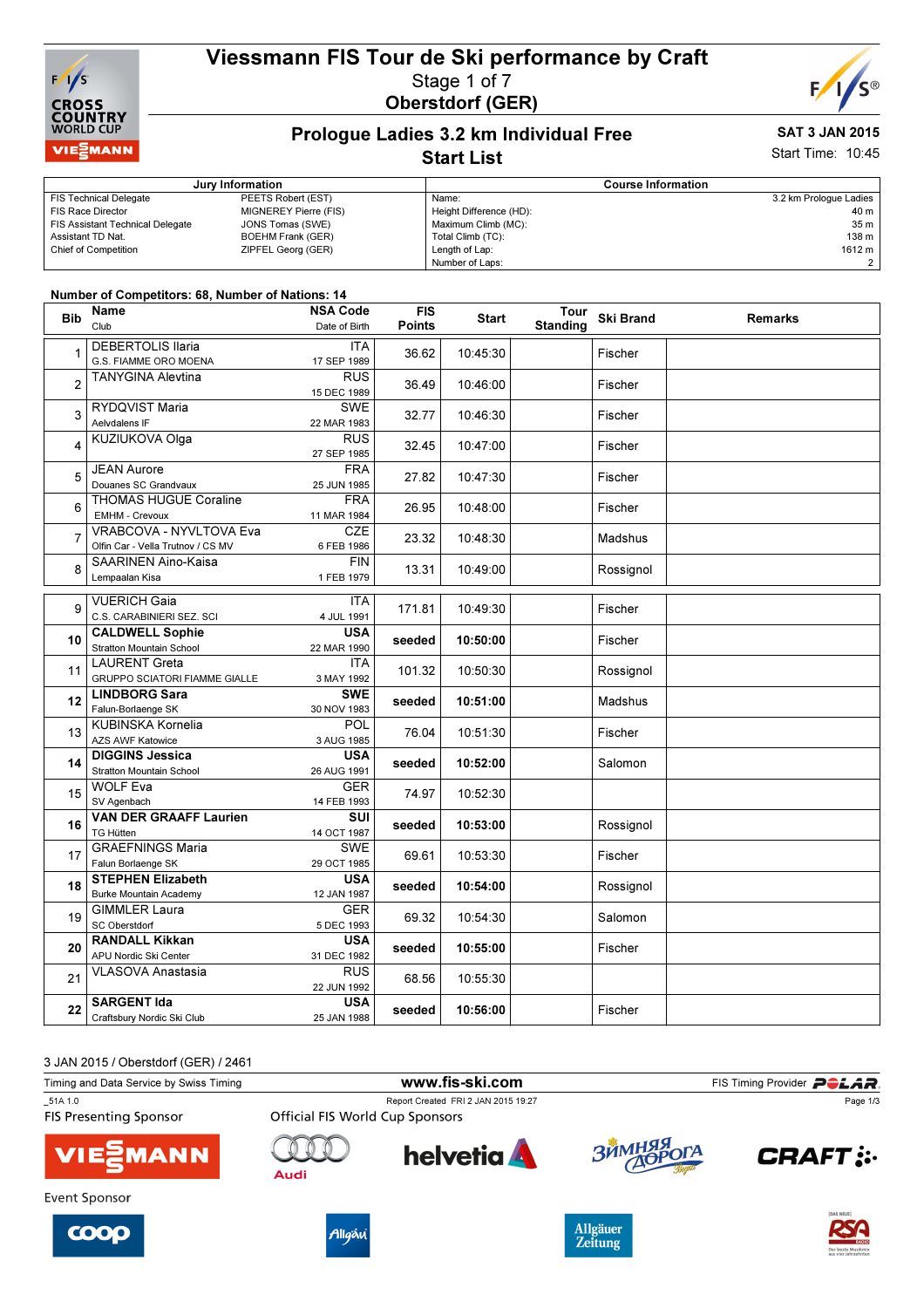

# Viessmann FIS Tour de Ski performance by Craft Stage 1 of 7 Oberstdorf (GER)



#### Prologue Ladies 3.2 km Individual Free Start List

SAT 3 JAN 2015 Start Time: 10:45

|            | Name                                                    | <b>NSA Code</b>           | <b>FIS</b>    |              | Tour            |                  |                |
|------------|---------------------------------------------------------|---------------------------|---------------|--------------|-----------------|------------------|----------------|
| <b>Bib</b> | Club                                                    | Date of Birth             | <b>Points</b> | <b>Start</b> | <b>Standing</b> | <b>Ski Brand</b> | <b>Remarks</b> |
| 23         | <b>EINFALT Lea</b>                                      | <b>SLO</b>                | 65.96         | 10:56:30     |                 | Rossignol        |                |
|            | <b>TSK Triglav Kranj</b>                                | 19 MAY 1994               |               |              |                 |                  |                |
| 24         | <b>KYLLOENEN Anne</b><br>Kainuun Hiihtoseura            | <b>FIN</b><br>30 NOV 1987 | seeded        | 10:57:00     |                 | Fischer          |                |
| 25         | SHAPOVALOVA Evgenia<br>Uralets                          | <b>RUS</b><br>15 JUN 1986 | 65.04         | 10:57:30     |                 | Fischer          |                |
| 26         | <b>NOVAKOVA Petra</b><br>Lk Slovan Karlovy Vary / CS MV | <b>CZE</b><br>17 AUG 1993 | seeded        | 10:58:00     |                 | Rossignol        |                |
| 27         | SOEDERLUND Helene                                       | <b>SWE</b>                | 61.91         | 10:58:30     |                 |                  |                |
|            | IFK Mora SK<br><b>CEBASEK Alenka</b>                    | 9 MAY 1987<br><b>SLO</b>  |               |              |                 |                  |                |
| 28         | <b>TSK Bled</b>                                         | 24 APR 1989               | seeded        | 10:59:00     |                 | Fischer          |                |
| 29         | <b>CARL Victoria</b><br><b>SCM Zella-Mehlis</b>         | <b>GER</b><br>31 JUL 1995 | 61.83         | 10:59:30     |                 | Atomic           |                |
| 30         | <b>HAAG Anna</b><br>IFK Mora SK                         | <b>SWE</b><br>1 JUN 1986  | seeded        | 11:00:00     |                 | Fischer          |                |
| 31         | <b>USATOVA Oxana</b>                                    | <b>RUS</b><br>19 OCT 1988 | 60.66         | 11:00:30     |                 | Fischer          |                |
| 32         | <b>KOLB Hanna</b><br><b>TSV Buchenberg</b>              | <b>GER</b><br>21 AUG 1991 | seeded        | 11:01:00     |                 |                  |                |
| 33         | <b>SCHICHO Elisabeth</b>                                | <b>GER</b>                | 60.59         | 11:01:30     |                 | Fischer          |                |
|            | <b>SC Schliersee</b>                                    | 10 MAY 1991               |               |              |                 |                  |                |
| 34         | <b>BJORNSEN Sadie</b><br>APU Nordic Ski Center          | <b>USA</b><br>21 NOV 1989 | seeded        | 11:02:00     |                 | Fischer          |                |
| 35         | DE MARTIN TOPRANIN Virginia                             | ITA                       | 56.72         | 11:02:30     |                 | Rossignol        |                |
|            | C.S. FORESTALE DELLO STATO                              | 20 AUG 1987               |               |              |                 |                  |                |
| 36         | <b>MONONEN Laura</b><br>Hameenlinnan Hiihtoseura        | <b>FIN</b><br>5 OCT 1984  | seeded        | 11:03:00     |                 |                  |                |
|            | <b>STUERZ Giulia</b>                                    | <b>ITA</b>                |               |              |                 |                  |                |
| 37         | G.S. FIAMME ORO MOENA                                   | 20 JUN 1993               | 54.22         | 11:03:30     |                 |                  |                |
|            | <b>BOEHLER Stefanie</b>                                 | <b>GER</b>                |               |              |                 |                  |                |
| 38         | SC Ibach                                                | 27 FEB 1981               | seeded        | 11:04:00     |                 | Rossignol        |                |
| 39         | <b>SCHWARZ Nathalie</b>                                 | <b>AUT</b>                | 53.46         | 11:04:30     |                 |                  |                |
|            | SU Raika Zwettl-Oberoesterreich<br><b>WIKEN Emma</b>    | 29 JUL 1993<br><b>SWE</b> |               |              |                 |                  |                |
| 40         | Aasarna IK                                              | 1 MAY 1989                | seeded        | 11:05:00     |                 | Fischer          |                |
| 41         | RINGWALD Sandra                                         | <b>GER</b>                | 51.68         | 11:05:30     |                 | Madshus          |                |
|            | ST Schonach-Rohrhardsberg                               | 27 SEP 1990               |               |              |                 |                  |                |
| 42         | <b>NYSTAD Claudia</b><br>WSC Erzgebierge Oberwiesenthal | <b>GER</b><br>1 FEB 1978  | seeded        | 11:06:00     |                 | Atomic           |                |
|            | <b>ANGER Lucia</b>                                      | <b>GER</b>                | 51.33         | 11:06:30     |                 | Atomic           |                |
| 43         | SC Oberstdorf                                           | 26 JAN 1991               |               |              |                 |                  |                |
|            | <b>HAGEN Martine Ek</b>                                 | <b>NOR</b>                |               |              |                 |                  |                |
| 44         | IL i BUL                                                | 4 APR 1991                | seeded        | 11:07:00     |                 | Rossignol        |                |
| 45         | SHUNIAEVA Nadezhda                                      | <b>RUS</b><br>11 NOV 1993 | 50.61         | 11:07:30     |                 | Atomic           |                |
|            | <b>NILSSON Stina</b>                                    | <b>SWE</b>                |               | 11:08:00     |                 | Fischer          |                |
| 46         | IFK Mora SK                                             | 24 JUN 1993               | seeded        |              |                 |                  | turquoise      |
| 47         | VON SIEBENTHAL Nathalie<br>Turbach-Bissen               | SUI<br>30 SEP 1993        | 48.53         | 11:08:30     |                 |                  |                |
| 48         | <b>FESSEL Nicole</b><br>SC Oberstdorf                   | <b>GER</b><br>19 MAR 1983 | seeded        | 11:09:00     |                 | Rossignol        |                |
|            |                                                         |                           |               |              |                 |                  |                |

3 JAN 2015 / Oberstdorf (GER) / 2461

Timing and Data Service by Swiss Timing **WWW.fis-Ski.com** FIS Timing Provider PCLAR. \_51A 1.0 Report Created FRI 2 JAN 2015 19:27 Page 2/3**FIS Presenting Sponsor**  $\bigcap$ **helvetia**  $\overline{\mathbf{B}}$ **CRAFT: :. MANN Audi** Event Sponsor